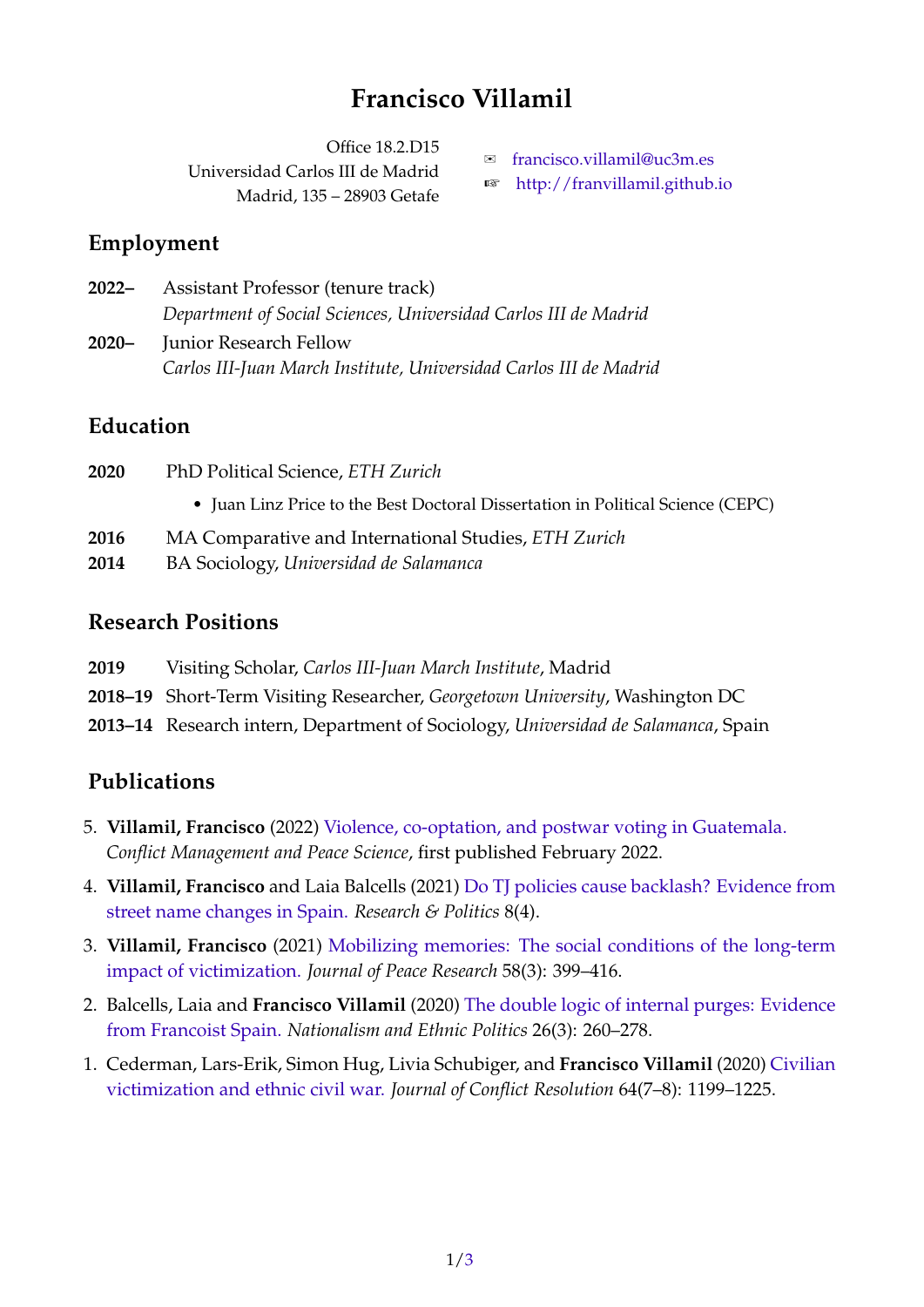## **Working papers**

- Civilian victimization and ethnic attitudes in Africa. *Under review.*
- Rally 'round the barrack (with Stuart Turnbull-Dugarte and José Rama). *Under review.*
- Mobilization capacity and violence against local leaders: Anticlerical violence during the Spanish Civil War (with P. Aguilar, F. de la Cuesta, and I. Sánchez-Cuenca).
- Measurement validity and historical data in conflict research.

### **Research in progress**

- Issues, media, and polarization in Spain (with Laia Balcells and Juan F. Tellez).
- Authoritarian repression and local collective action in Spain (with Laia Balcells).

## **Teaching & Supervision**

#### *Graduate*

| <b>International Relations</b><br>MA in Social Sciences, Carlos III-Juan March Institute<br>Evaluation: 4.43/5 (2022)                                                                 | Spring 2022          |
|---------------------------------------------------------------------------------------------------------------------------------------------------------------------------------------|----------------------|
| Undergraduate                                                                                                                                                                         |                      |
| War, peace, and political violence<br>Undergraduate course, Universidad Carlos III de Madrid<br>Evaluation: 4.74/5 (2021); 4.21/5 (2020)                                              | Fall 2020, Fall 2021 |
| Multidisciplinary seminar on International Studies<br>Undergraduate course, Universidad Carlos III de Madrid<br>Evaluation: 4.5/5 (2021); 4.67/5 (2021); 4.63/5 (2020); 4.24/5 (2020) | Fall 2020, Fall 2021 |
| Security, peace, and conflict resolution<br>Undergraduate course, Universidad Carlos III de Madrid<br>Evaluation: 4.71/5 (2020)                                                       | <b>Fall 2020</b>     |
| Supervision                                                                                                                                                                           |                      |
| • 3 MA theses, UC3M; 8 BA theses, UC3M                                                                                                                                                |                      |

### **Data & Software**

- [muniSpain:](https://github.com/franvillamil/muniSpain) R package for historical municipality-level analyses in Spain
- Coder coordinator, ACD2EPR Version 2018 [\(codebook,](https://icr.ethz.ch/data/epr/acd2epr/ACD2EPR-2018_Codebook.pdf) [website\)](https://icr.ethz.ch/data/epr/acd2epr/)
- Coder coordinator and coder, EOSV dataset [\(website\)](https://snis.ch/project/civilian-victimization-conflict-escalation/), 2016–2017